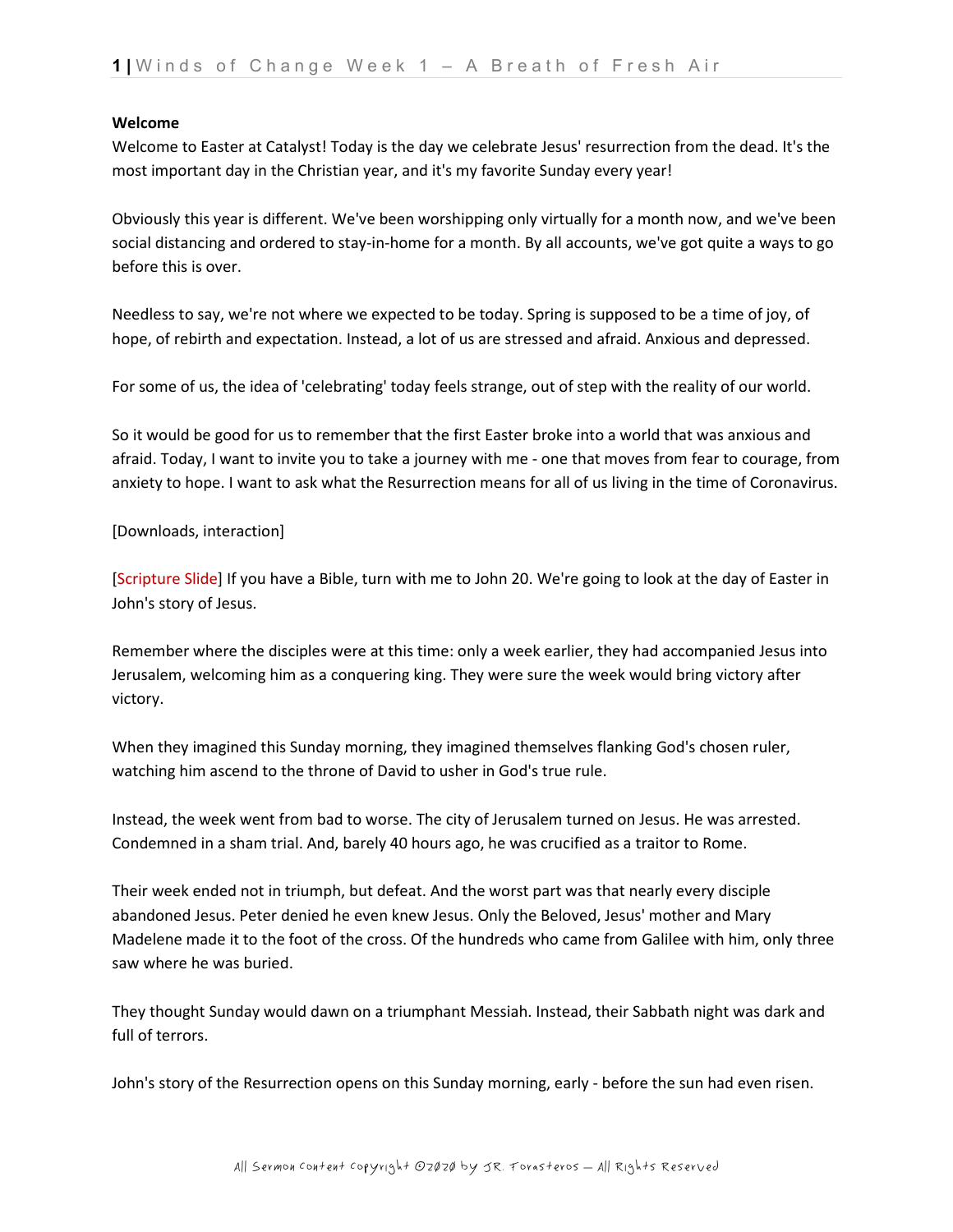If you're feeling defeated, scared, anxious about the future, depressed… then you need to know that the Easter story is for you. You're in the same place those first disciples were.

So let's read the first bit of the story:

Early on Sunday morning, while it was still dark, Mary Magdalene came to the tomb and found that the stone had been rolled away from the entrance. She ran and found Simon Peter and the other disciple, the one whom Jesus loved. She said, "They have taken the Lord's body out of the tomb, and we don't know where they have put him!"

Peter and the other disciple started out for the tomb. -- John 20:1-3

Mary came to the tomb - the other Gospels tell us she was planning to anoint his body with perfumes - a burial custom that would've been denied to a victim of crucifixion.

But when Mary finds the tomb empty, she freaks out. She assume someone has stolen Jesus' body. So she finds Peter and the Beloved disciple.

In fear and anxiety of their own, they set out to see for themselves.

This is the beginning of the Easter story, friends. Not triumph. Not victory.

Fear. Uncertainty. Worry.

So we're going to celebrate now. But as we celebrate, I want you to keep in mind: Easter is not a day we whistle past the graveyard. It's not a day we hide our heads in the sand.

Our Easter celebration is grounded in a world of fear and uncertainty. So as we celebrate, as we sing, don't hide your anxiety about the future. Don't ignore your worries. There's room for them as we celebrate.

The resurrection isn't good news *despite* those things. It's good news *because we live in this world.*

# **[Music Break]**

When we left the disciples, they were hurrying to the tomb, to see whether or not Mary's report that it was empty was, in fact true. And this is a strange moment:

Jesus repeatedly promised his disciples that his death would not be the final word, that God would in fact raise him from the dead. But in the shock and pain of Holy Week, the disciples either forgot our just couldn't believe. So watch what happens as Peter and the Beloved reach the tomb: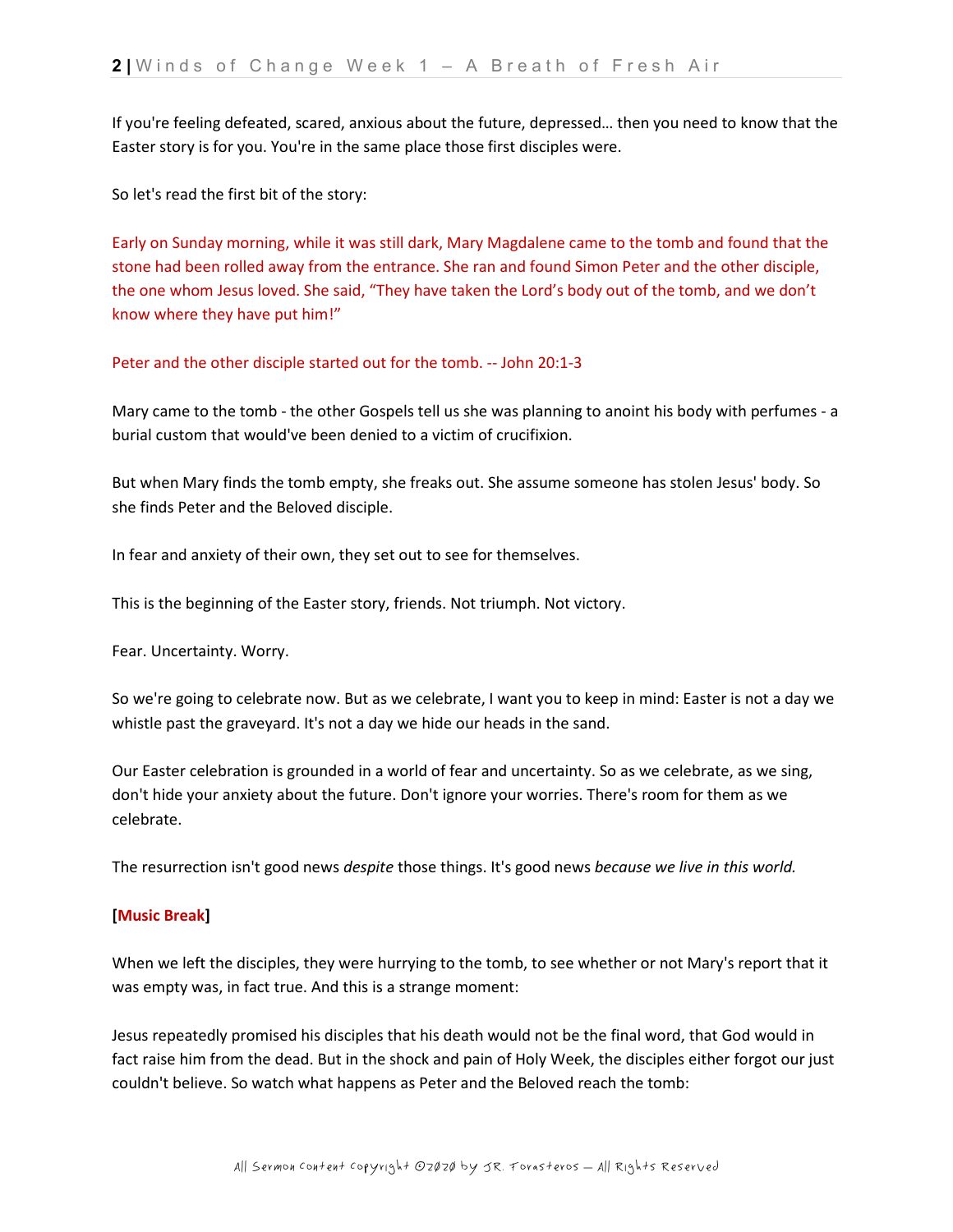They were both running, but the other disciple outran Peter and reached the tomb first. He stooped and looked in and saw the linen wrappings lying there, but he didn't go in. Then Simon Peter arrived and went inside. He also noticed the linen wrappings lying there, while the cloth that had covered Jesus' head was folded up and lying apart from the other wrappings. Then the disciple who had reached the tomb first also went in, and he saw and believed—for until then they still hadn't understood the Scriptures that said Jesus must rise from the dead. Then they went home. -- John 20:2-10

They reach the tomb, and it's just as Mary said (even back then, it was important to believe women!). The tomb is empty. But the Beloved notices something - the cloth that wrapped the body are still there. That's strange, because if someone had stolen the body, surely they would've left it wrapped. And more than that, the cloth that covered the head was separate from the rest of the clothing.

Something in the tomb leads the Beloved to an impossible conclusion: no one has taken Jesus' body. No, Jesus has been raised from death. Jesus' promises suddenly come ringing back into his ears - after three days, I will be raised from the dead.

And just like that, the Beloved believes. All because of the head cloth lying separate.

That's a curious detail for John to note. My New Testament professor in college pointed out that the Beloved is the one sitting next to Jesus at the Last Supper. Of all Jesus' followers, he's the closest. My professor speculated that Jesus had a tic - maybe there was a specific way he always folded his napkin after a meal - something only those who ate with him and close to him often would've seen.

Could that be the small clue the Beloved saw? Whatever it was, something about that head cloth made him slap Peter on the back and say, "Elementary, my dear Watson!"

He believed. Before he saw.

Friends, our Easter journey is the same. We begin in fear and anxiety. And then in a moment, we remember the words of Jesus: I will never leave you or forsake you. I am with you always. I no longer call you slaves but friends.

And the question before us then is: will we believe? Will we allow hope to infect our anxiety? Will we allow possibility to corrupt our fear? Will we begin to believe?

If we can, we may be prepared for something truly miraculous!

# **[Video: Quarantine Resurrection]**

Peter and the Beloved have returned home. But Mary can't quite bring herself to leave. So far as we know, the Beloved hasn't mentioned his suspicions to anyone else. So Mary remains near the tomb, a living ghost haunting the dead. Let's continue in her story: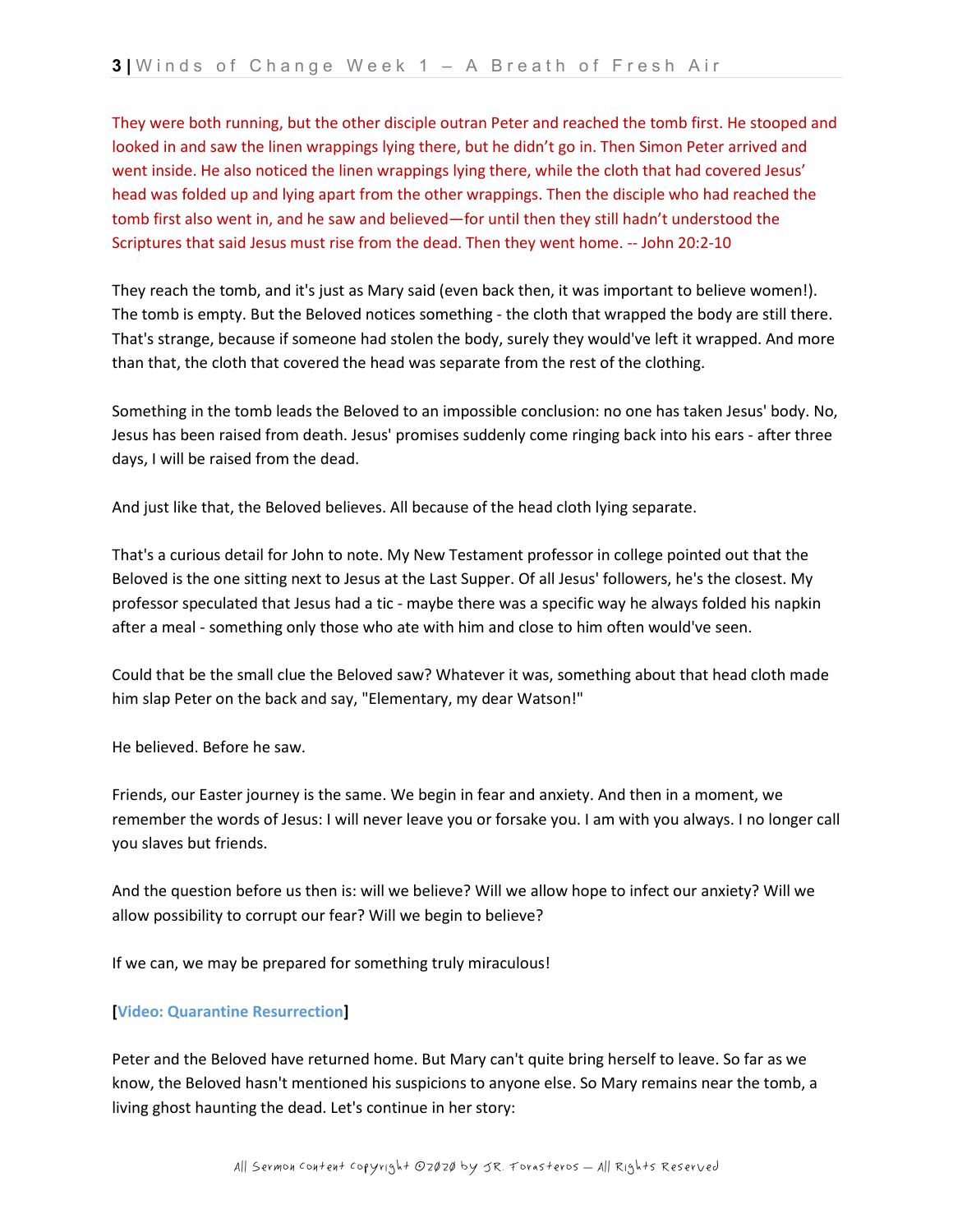Mary was standing outside the tomb crying, and as she wept, she stooped and looked in. She saw two white-robed angels, one sitting at the head and the other at the foot of the place where the body of Jesus had been lying. "Dear woman, why are you crying?" the angels asked her.

# "Because they have taken away my Lord," she replied, "and I don't know where they have put him."

Now she looks in the tomb again and sees two figures dressed in white. Does she recognize them as angels? It's unclear. She doesn't seem impressed. When they ask about her grief, she's honest with them, and they say nothing to her in return. She turns to leave and runs into yet *another* person (sheesh this graveyard is crowded for a Sunday morning!).

She turned to leave and saw someone standing there. It was Jesus, but she didn't recognize him.

"Dear woman, why are you crying?" Jesus asked her. "Who are you looking for?"

She thought he was the gardener. "Sir," she said, "if you have taken him away, tell me where you have put him, and I will go and get him."

Mary doesn't recognize Jesus.

And again, I think we understand Mary here. How many of us have had a hard time seeing past the moment this last month? How many of us are blinded by the tyranny of the urgent? With so much change, upheaval, uncertainty -- how many of us haven't even stopped to ask if God might be with us, working in our midst?

Is it possible that God could be with us, just as he promised, but we can't see because we're not looking?

What if God is standing right there, with you, calling your name?

"Mary!" Jesus said.

# She turned to him and cried out, "Rabboni!" (which is Hebrew for "Teacher").

Earlier in John's Gospel, Jesus refers to himself as the Great Shepherd. He promises that, when he calls their name, his sheep will know him by his voice. And that's exactly what happens here. Mary, blinding to Jesus' identity by her grief - and by the sheer impossibility of resurrection - doesn't see Jesus for who he is *until he says her name*.

Can you imagine this? That in the very midst of your grief, your fear, your anxiety, Jesus is standing with you, calling your name?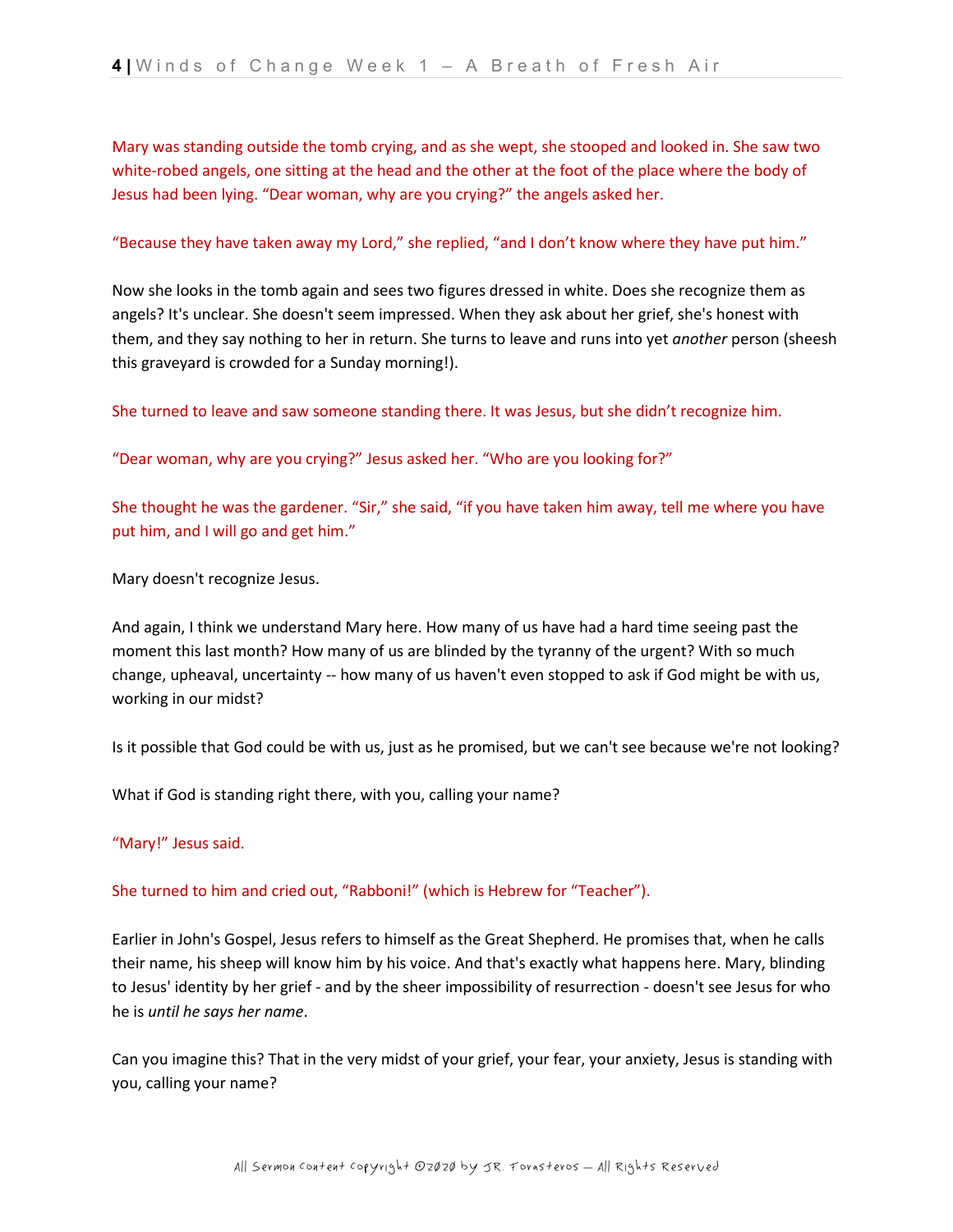Jesus who is no longer in the tomb. Jesus who has removed his grave clothes and folded his head covering and has walked out of the tomb in power, in life. He who has conquered death once and for all is now standing with you, calling your name.

What would you do?

I imagine that, like Mary, we'd want to hold on for dear life. But Jesus has other ideas:

"Don't cling to me," Jesus said, "for I haven't yet ascended to the Father. But go find my brothers and tell them, 'I am ascending to my Father and your Father, to my God and your God.' "

Jesus says, "Don't cling to me." He's got more to do, and so does Mary. Jesus sends Mary to tell the other disciples that Jesus has been raised, and that he is ascending to the throne of Heaven.

This is an important bit. The word 'apostle' in Greek means "the one sent". It was how the early church identified those whom God had chosen to go tell the world about Jesus' resurrection. So in this moment, Jesus appoints Mary the Church's first apostle and preacher. She is the first person sent with the good news of the Resurrection.

In essence, what we're seeing here is Jesus saying, "Mary: I know you want to stay here with me. But I have to ascend to the throne of Heaven. And *you* have work to do too. You have to go and tell what you've seen.

Which is exactly what Mary, the first apostle, the first Christian preacher, does:

Mary Magdalene found the disciples and told them, "I have seen the Lord!" Then she gave them his message. -- John 20:11-18

# **Communion + Examen**

[Communion Slide] Jesus invites us to his table, calls us by name.

- 1. What moments of light and hope have I experienced in the last week?
- 2. WHen have I experienced fear and worry in the last week?
- 3. What worries and fears do I have as I consider the days ahead?
- 4. How can I breathe in God's Holy Spirit in this next week?

# **Blessing**

Our Easter journey has been one from fear to faithfulness, from anxiety to hope. With Mary, we found the tomb empty. With Peter and the Beloved, we began to believe. And then, with Mary again, we were called, sent into the world to announce the good news that darkness, fear and anxiety do not have the final word.